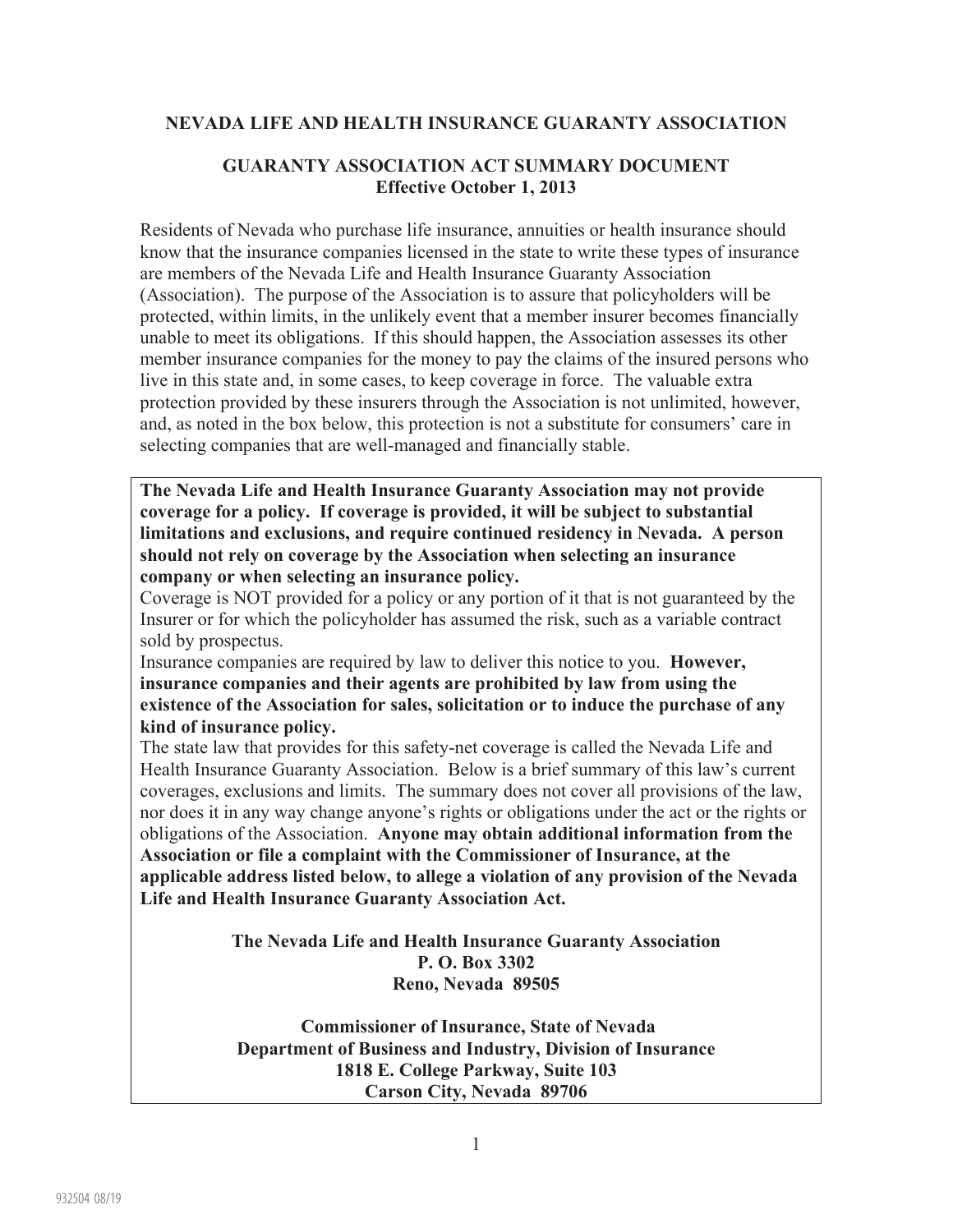# **COVERAGE**

Generally, individuals will be protected by the Association if they live in this state and **hold a life or health insurance contract, or an annuity, or if they are insured under a group insurance contract issued by a member insurer.** The beneficiaries, payees or assignees of the insured persons are protected as well even if they live in another state.

# **EXCLUSIONS FROM COVERAGE**

However, persons holding such policies are **NOT** protected by this Association if:

- They are eligible for protection under the law of another state (this may occur when the insolvent insurer was incorporated in another state whose guaranty association protects insured's who live outside the state);
- the insurer was not authorized to do business in this state;
- their policy was insured by a nonprofit hospital or medical service organization, a health maintenance organization (HMO), a fraternal benefit society, a mandatory state pooling plan, a mutual assessment company or similar plan in which the policyholder is subject to future assessments, or by an insurance exchange.

The Association also does **NOT** provide coverage for:

- any policy or portion of a policy which is not guaranteed by the insurer or for which the individual has assumed the risk, such as a variable contract sold by prospectus;
- interest rate yields that exceed an average rate;
- dividends;
- credits given in connection with the administration of a policy by a group contract holder;
- employers' plans to the extent they are self-funded (that is, not insured by an insurance company, even if an insurance company administers them);
- unallocated annuity contracts (which give rights to group contract holders, not individuals) other than an annuity owned by a governmental retirement plan established under section 401, 403(b) or 457 of the Internal Revenue Code 26 U.S.C. && 401, 403(b) and 457, respectively, or trustees of such a plan; or
- Medicare or Medicare Advantage contracts

#### **LIMITS ON AMOUNT OF COVERAGE**

The act also limits the amount the Association is obligated to pay. The Association cannot pay more than what the insurance company would owe under a policy or contract.

With respect to life insurance policies on any one insured life, the Association will pay a maximum of \$300,000, regardless of how many policies and contracts there are with the same company, and even if they provide different types of coverage. Within this overall